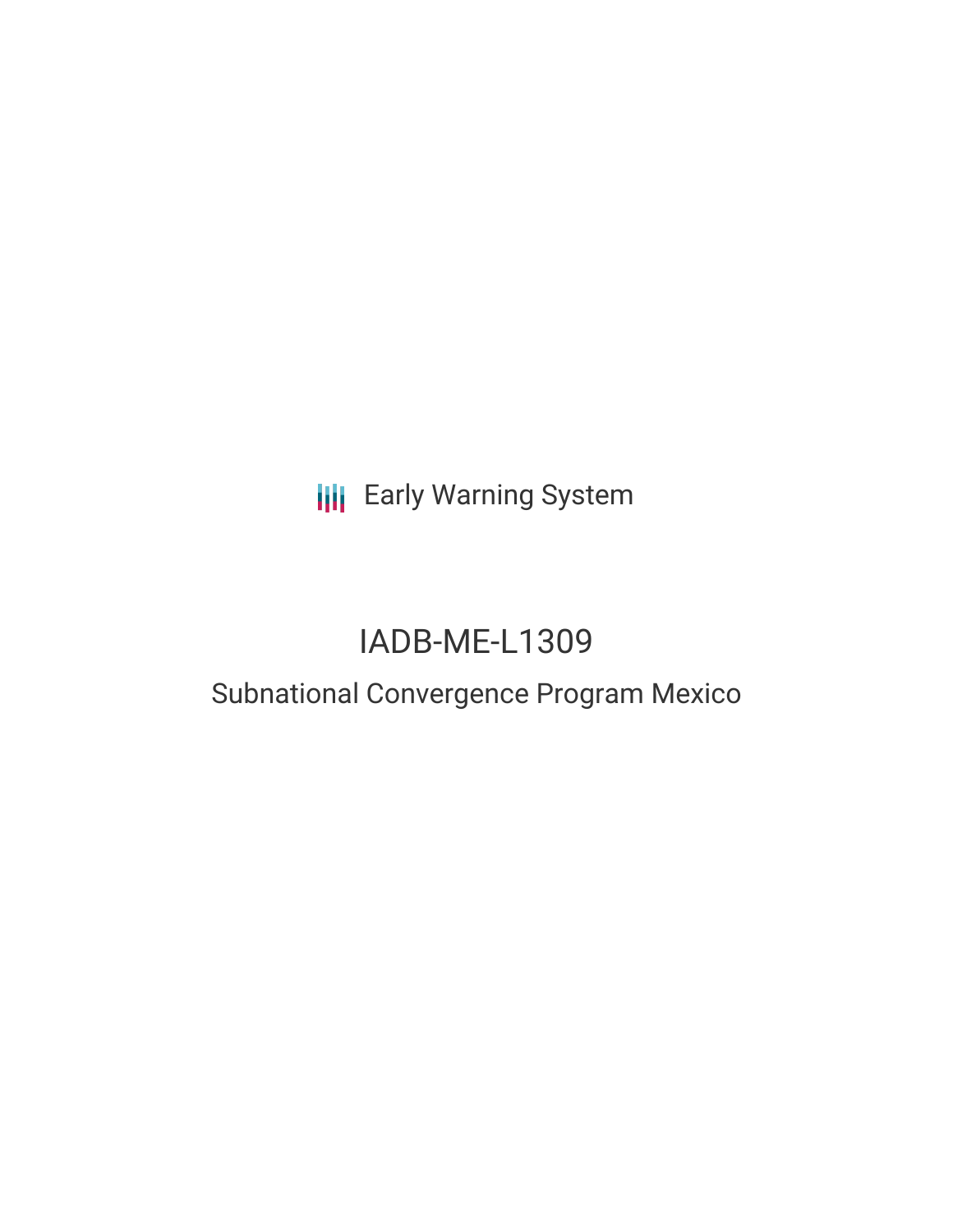

### **Quick Facts**

| <b>Countries</b>               | Mexico                                 |
|--------------------------------|----------------------------------------|
| <b>Financial Institutions</b>  | Inter-American Development Bank (IADB) |
| <b>Status</b>                  | Approved                               |
| <b>Bank Risk Rating</b>        | B                                      |
| <b>Borrower</b>                | <b>Government of Mexico</b>            |
| <b>Sectors</b>                 | Law and Government                     |
| <b>Investment Type(s)</b>      | Loan                                   |
| <b>Investment Amount (USD)</b> | \$500,00 million                       |
|                                |                                        |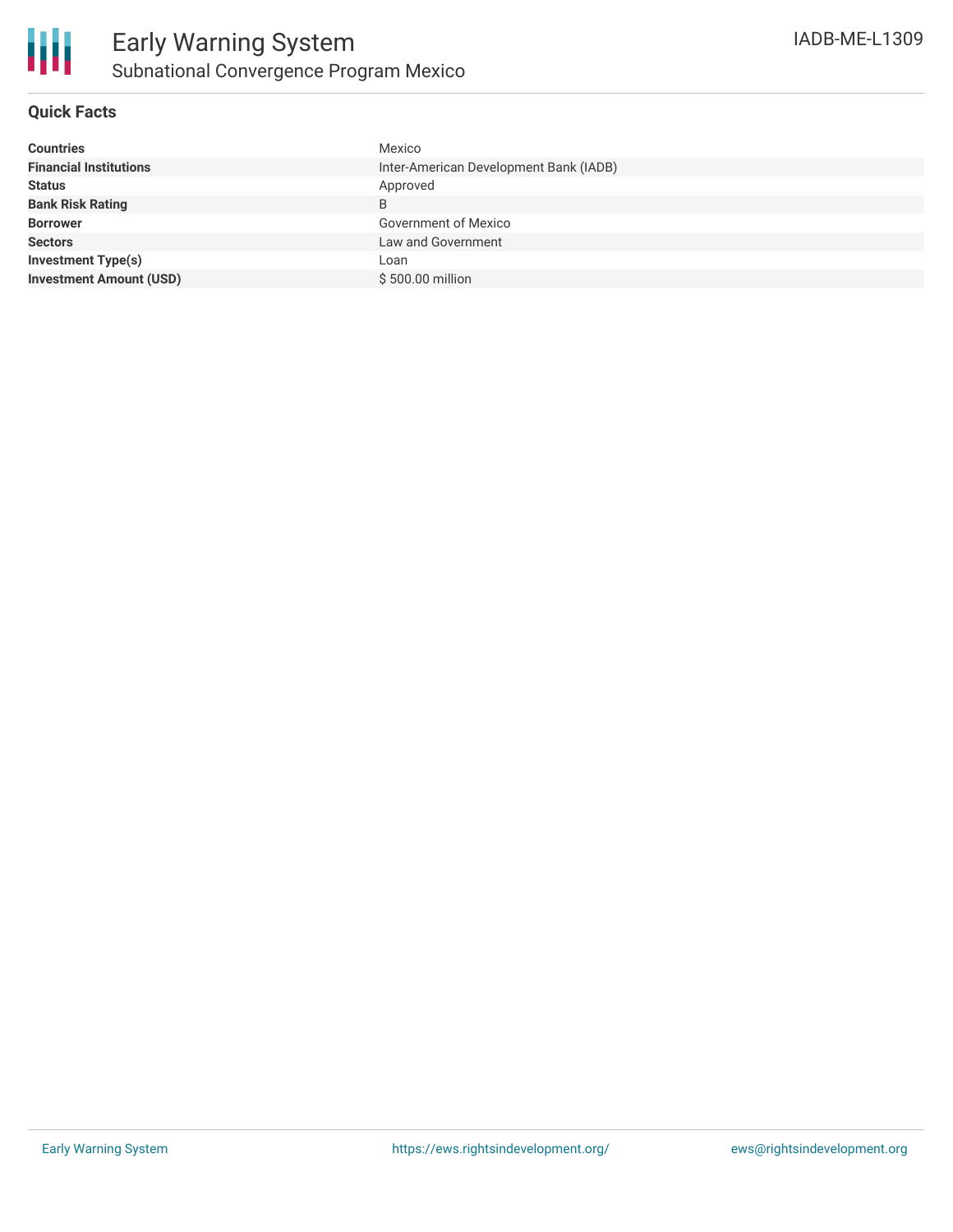

### **Project Description**

The objective of the program is to improve sub-national fiscal sustainability by consolidating financial solvency, promoting fiscal effort, and improving the efficiency and transparency of public spending of states and municipalities.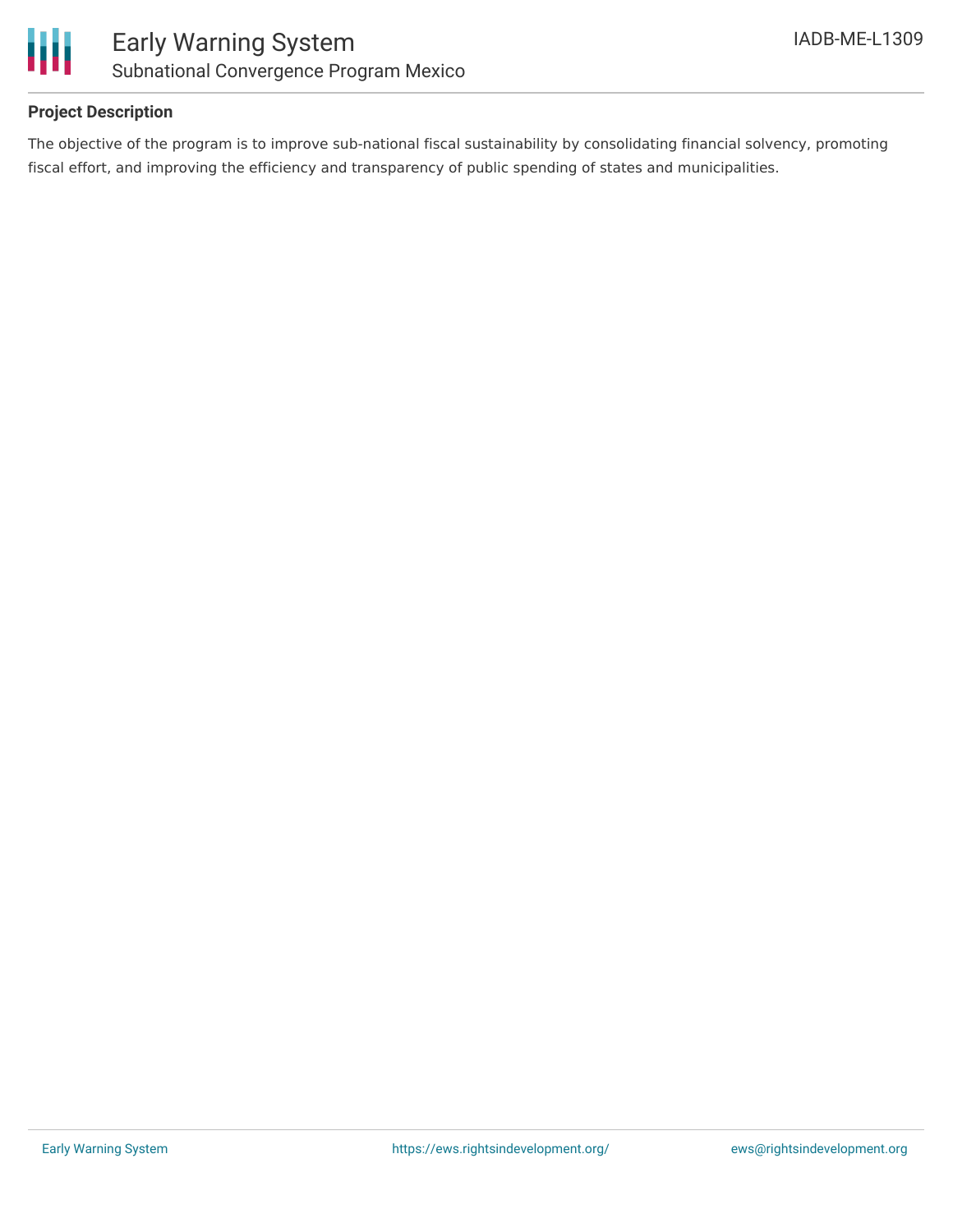

### Early Warning System Subnational Convergence Program Mexico

### **Investment Description**

• Inter-American Development Bank (IADB)